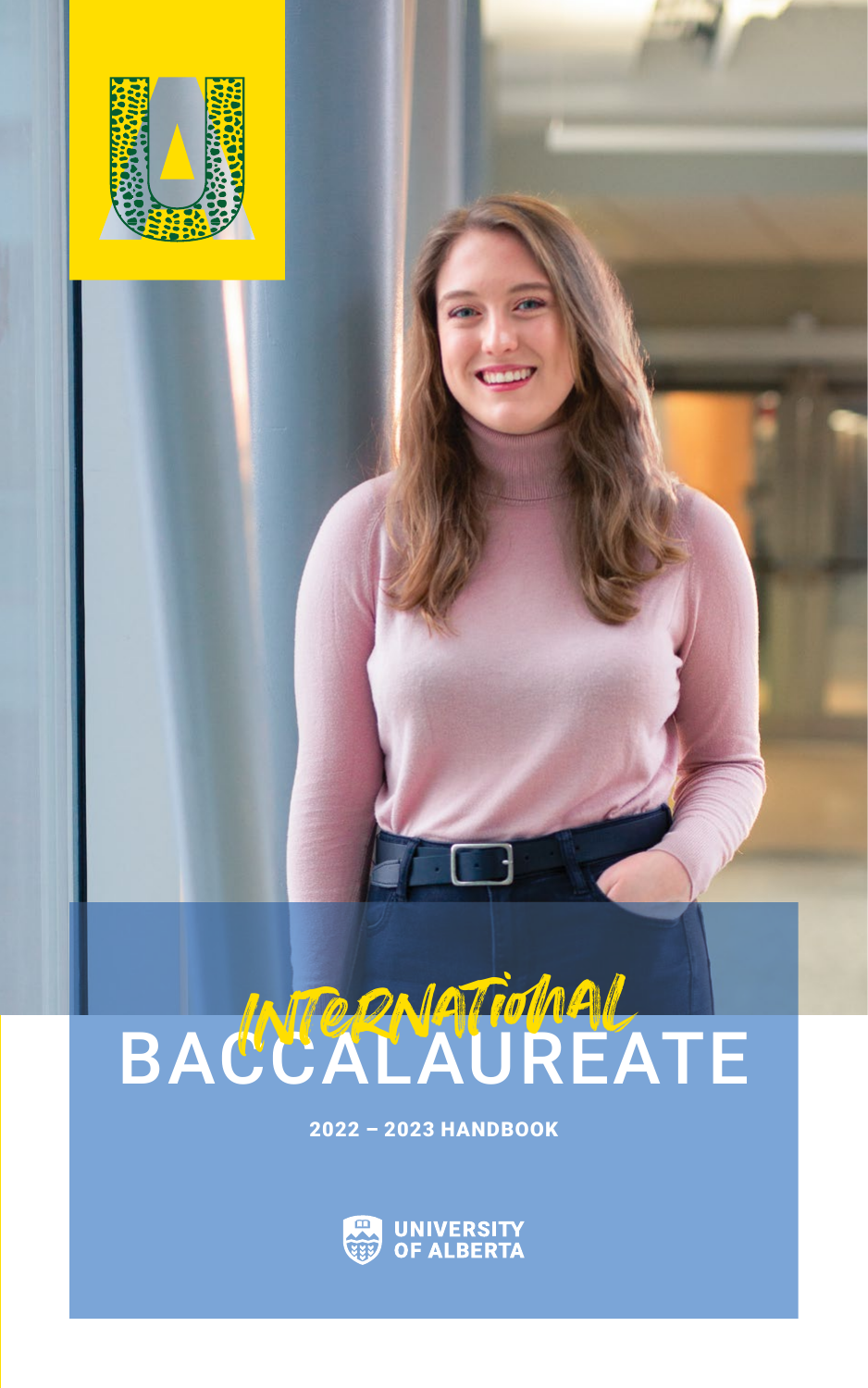# **MEET AN** Ib student

# **BRIELLE IB STUDENT**

**Brielle is an Environmental Earth Sciences student who took IB and has continued challenging herself and seizing opportunities at the U of A — like working as an undergraduate research assistant with the Department of Earth and Atmospheric Sciences.**

"I've had experiences I never thought I'd have the chance to be part of my schooling. The U of A is full of opportunities in academics, and otherwise, that I've taken advantage of. The main highlight has been the opportunity to travel up to the Yukon to complete environmental research fieldwork. It made me feel like I was part of something important for the world and I definitely wouldn't trade that experience for anything."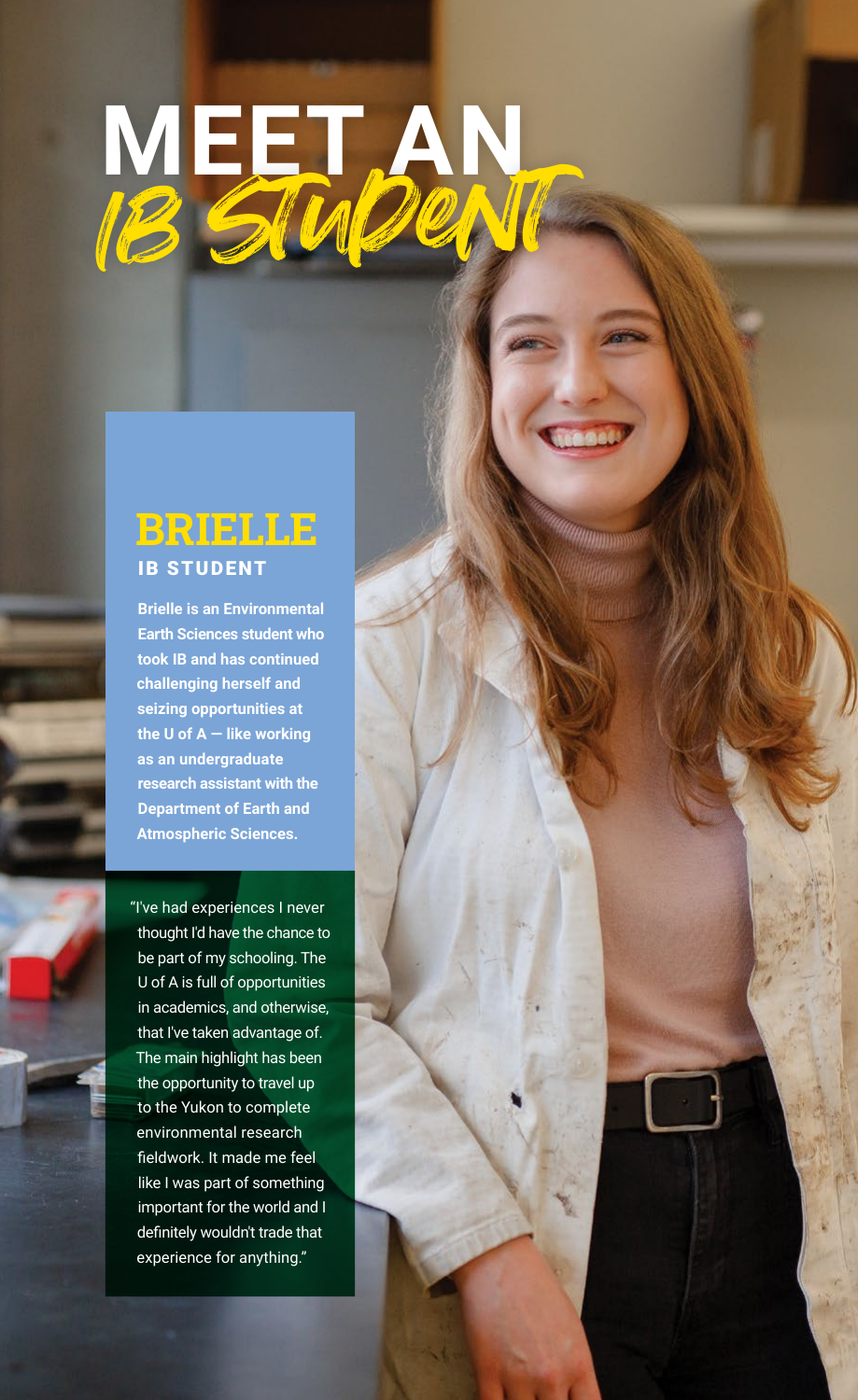# **FIND YOUR PURPOSE**

#### We know you are going to do big things, and the U of A is going to get you there.

# IB STUDENTS EXCEL HERE

You are curious, clever, and like to go that extra kilometre  $-$  and so does the U of A. As a top-ranked, research-based institution, we provide the kind of academically-focused environment in which IB students thrive. From honors and certificate programs, to research opportunities, to co-op and internships — you'll pursue your academic interests and discover a new passion here.

# READY FOR RESEARCH

Many IB students like to dive right into research opportunities while still in high school. The Festival of Undergraduate Research and Creative Activities (FURCA) invites IB students to present their research work, network with U of A students who are involved in exciting research across all disciplines on campus, and receive constructive feedback. Stay up to date with event opportunities at **uab.ca/recruitmentevents**

# START WITH A SCHOLARSHIP

The U of A administers over \$34 million in undergraduate financial support every year. Historically, more than half of eligible IB students receive a scholarship offer. **uab.ca/awards**

**Enriched Scholar Scholarship:** As an IB student you may be eligible to receive up to \$5,000 as recognition for your achievements in an academically-rigorous program.

# IB RECOGNITION

We applaud your achievements in pursuing IB, and want to see you continue your studies here at the University of Alberta.

**Advanced Standing:** If you achieve a final IB grade of 6 or higher on identified IB exams, you can receive Advanced Standing by one of the following means:

- **• Transfer credit** is university-level credit for IB work completed in high school, meaning you will have the option not to take that course in university.
- **• Advanced placement** allows you to register in a senior-level course without taking the junior-level course first.
- **• Credit by Special Assessment (CSA)** enables you to challenge a university course for credit by writing a special exam. Administered by our faculties directly.

Visit **uab.ca/IB** for further details, including transfer credit implications for professional programs.

# **TRANSCRIPTS**

All IB students are required to submit a final and official IB transcript by August 1. Ask your IB Coordinator to request that your transcript be sent directly to the U of A — or contact IBO directly. **uab.ca/aftapp**

Institution Code: 000085

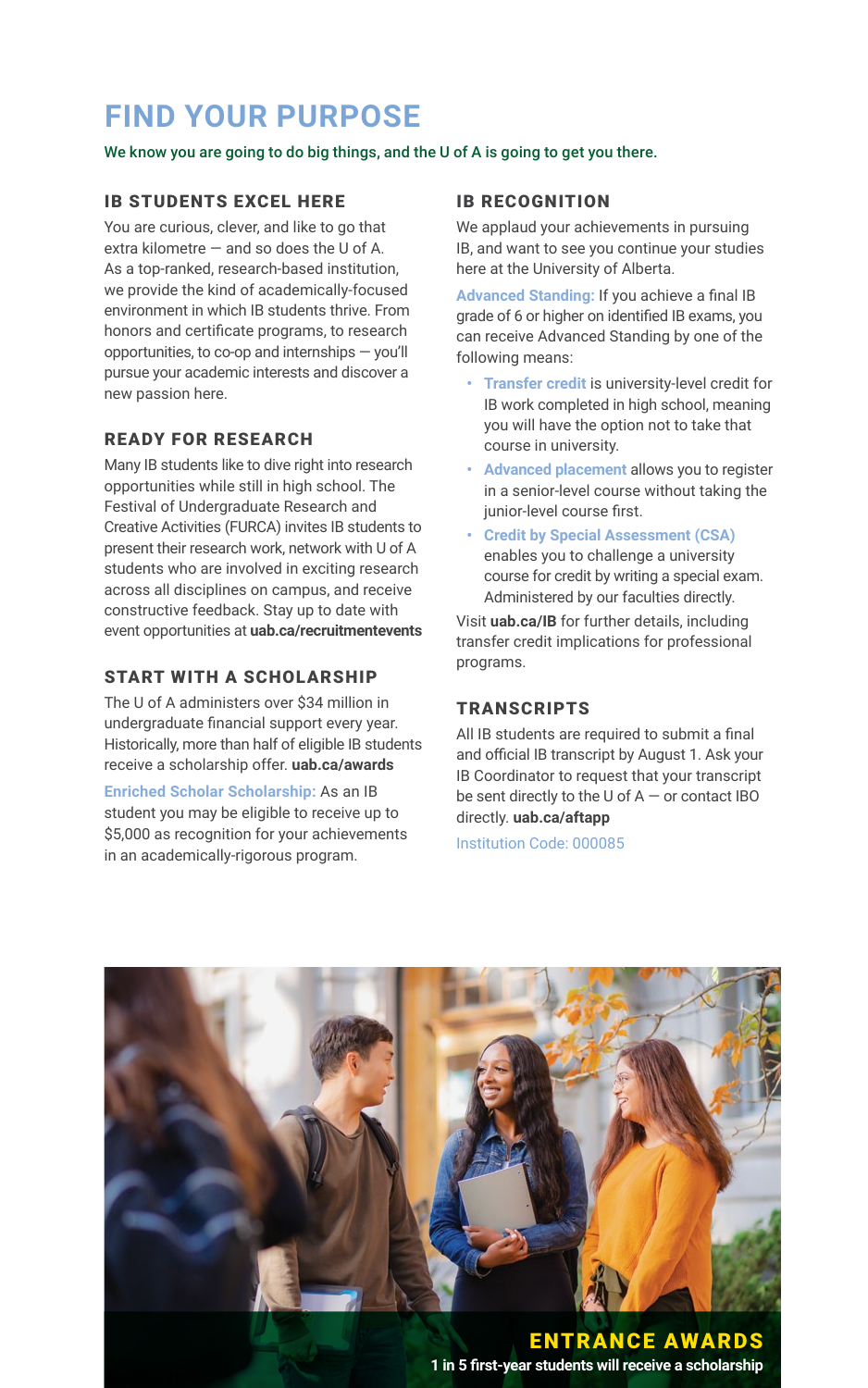



FIELD SCHOOL **Students at an Alberta archeological field site**

# **ADMISSION FOR IB STUDENTS**

The advantage is already yours, with several ways to gain admission.

# DUAL ADMISSION

If you are completing IB courses in conjunction with your high school curriculum, we will use the higher of your IB score or high school mark for admission, based on the IB Grade Conversion Scale shown on the right. For example:

#### **IB BIOLOGY 6 > 85% GRADE 12 BIOLOGY**

If you finish with 85% in Grade 12 Biology and a 6 in IB Biology (which converts to 90%), we will use the higher IB grade in considering your admission.

### DIPLOMA CANDIDATES

**As an IB Diploma candidate, you can receive an admission offer based on your predicted grades, or may have your admission conditions removed early.** 

To be considered for admission through this process, you will need to present six IB courses with no grade lower than 4, meet the minimum overall required predicted score for your faculty, and ensure that five of your courses are equivalent to the required subjects for your program. Your IB Coordinator will need to complete a Predicted IB Grades form and submit it to us between March 1 and April 30. **uab.ca/IB**

### IB GRADE CONVERSION SCALE

| <b>IB RESULT</b> | <b>EQUIVALENT</b>          |  |
|------------------|----------------------------|--|
|                  | 98%                        |  |
|                  | 90%                        |  |
| 5                | 82%                        |  |
|                  | 73%                        |  |
| ٩                | 55%                        |  |
| 2/1              | Not accepted for admission |  |

## ADVANCED STANDING CHART **NOTES**

- **1 For students entering the Faculty of Engineering:** Transfer credit for the first (qualifying) year courses does not reduce the minimum load requirement of 37.0 units.
- **2 Credit by Special Assessment (CSA):** To earn credit, students are able to challenge the university-level class, often through a special exam. There are no fees for CSA exams; however, the results from CSA exams appear on your U of A transcript.
- **3 Mathematics:** Analysis and Approaches (HL/SL) and Mathematics: Applications and Interpretation (HL/SL) are not eligible for advanced standing.
- **4 History classes:** Credit will be awarded for all five regional options offered at the higher level (HL), including Africa, Americas, East and Southeast Asia and Oceania, Europe (including Russia / U.S.S.R.), and South Asia and the Middle East (including North Africa).
- **5** When students are instructed "not to take" a specific course and a generic 100-level credit is granted, this credit may be used to meet the prerequisite for any higher‑level course requiring the specific course in question.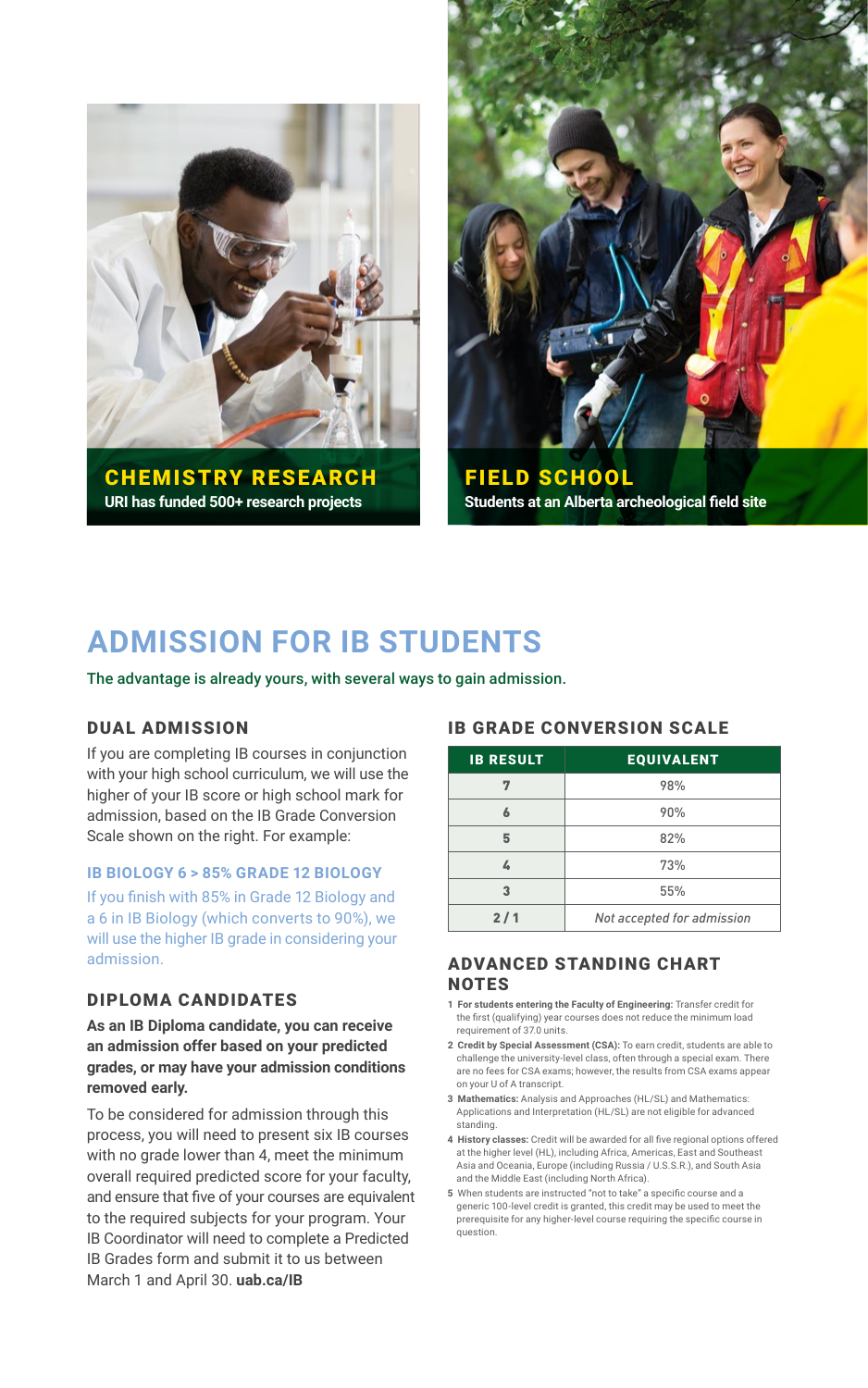# **ADVANCED STANDING CHART FOR IB COURSES**

| <b>IB COURSES</b>                                   | <b>UALBERTA EQUIVALENTS</b>                                                                                | AUGUSTANA EQUIVALENTS<br>(Camrose, Alberta)                                |
|-----------------------------------------------------|------------------------------------------------------------------------------------------------------------|----------------------------------------------------------------------------|
| Successful completion of the IB Diploma Program     | 100-level Open Elective (★3)                                                                               | AU 100-level Open Elective (★3)                                            |
| <b>BIOLOGY (HL)</b>                                 | BIOL 107 (★3)                                                                                              | AUBIO 111 (★3)                                                             |
| <b>CHEMISTRY (HL)</b>                               | CHEM 101 (★3) [or CHEM 103 (★4.3)] (see note 1)                                                            | AUCHE 110 (★3)                                                             |
| <b>CHEMISTRY (SL)</b>                               | Students may apply to write a CSA examination<br>in CHEM 101 (★3) [or CHEM 103 (★4.3)]<br>(see notes 1, 2) |                                                                            |
| <b>COMPUTING SCIENCE (HL)</b>                       | CMPUT 174 ( $\star$ 3) & 175 ( $\star$ 3)                                                                  | AUCSC 113 ( $\star$ 3) & 211 ( $\star$ 3)                                  |
| <b>COMPUTING SCIENCE (SL)</b>                       | CMPUT 174 (★3)                                                                                             | AUCSC 113 (★3)                                                             |
| DANCE (HL)                                          | DANCE 100-level $(*3)$                                                                                     | AUPED 100-level $(*3)$                                                     |
| <b>ECONOMICS (HL)</b>                               | ECON 101 (★3) & 102 (★3) (not to take ECON 204)                                                            | AUECO 101 ( $\star$ 3) & 102 ( $\star$ 3)                                  |
| <b>ENGLISH</b> (Language & Composition)             | C LIT 100-level (★3) or 100-level complementary<br>studies elective (*3)] (see note 1)                     | AU Humanities 100-level (★3)                                               |
| <b>ENGLISH</b> (Literature & Composition)           | ENGL 100-level (★6) [or 100-level complementary<br>studies elective (★3)] (see note 1)                     | AUENG 100-level $(*6)$                                                     |
| FILM(HL)                                            | FS 100-level (★3)                                                                                          | AU Humanities 100-level (★3)                                               |
| <b>FRENCH A (HL/SL)</b>                             | FREN 100-level $(\star 3)$ & FREN 211 $(\star 3)$ (not to<br>take FREN 111, FREN 112 or FREN 211)          | AUFRE 102 (★3) & 201 (★3)<br>(not to take AUFRE 101)                       |
| <b>FRENCH B (HL/SL)</b>                             | FREN 100-level (★6) (not to take FREN 111 or 112)                                                          | AUFRE 101 ( $\star$ 3) & 102 ( $\star$ 3)                                  |
| <b>GEOGRAPHY</b> (HL or SL)                         | HGEO 100 (★3)                                                                                              | AUGEO 100-level (Arts) $(*3)$                                              |
| <b>GERMAN A (HL/SL)</b>                             | GERM 100-level (★3) & GERM 211 (★3) (not to<br>take GERM 111, GERM 112 or GERM 211)                        | AUGER 102 (★3) & 201 (★3)<br>(not to take AUGER 101)                       |
| <b>GERMAN B (HL/SL)</b>                             | GERM 100-level (★6) (not to take GERM 111 or<br>112)                                                       | AUGER 101 (★3) & 102 (★3)                                                  |
| <b>GLOBAL POLITICS (HL)</b>                         | POL S 100-level (★3) (not to take POL S 261)                                                               | AUPOL 100-level $(*3)$                                                     |
| <b>GREEK</b> (HL)                                   | GREEK 101 (★3) & 102 (★3)                                                                                  | AU Language 100-level (★6)                                                 |
| <b>HISTORY</b> (HL) (see note 4)                    | HIST 100-level (★3) (not to take HIST 112 or 130)                                                          | AUHIS 104 (★3)                                                             |
| <b>ISLAMIC HISTORY (HL)</b>                         | HIST 100-level (★3) (not to take HIST 117)                                                                 | AUHIS 100-level $(*3)$                                                     |
| <b>ITALIAN A (HL)</b>                               | ITAL 100-level $(\star 3)$ & ITAL 211 $(\star 3)$ (not to take<br>ITAL 111, ITAL 112, or ITAL 211)         | AU 100-level Language Option (★3) and<br>AU 200-level Language Option (★3) |
| <b>JAPANESE A (HL)</b>                              | JAPAN 100-level (*6) (not to take JAPAN 101<br>or JAPAN 102)                                               | AU Language 100-level (★6)                                                 |
| <b>JAPANESE AB (SL) &amp; JAPANESE B (HL or SL)</b> | JAPAN 101 (★3) & 102 (★3)                                                                                  | AU Language 100-level (★6)                                                 |
| <b>KOREAN A (HL)</b>                                | KOREA 100-level (★6) (not to take KOREA 101<br>or KOREA 102)                                               | AU Language 100-level (★6)                                                 |
| KOREAN AB (SL) & KOREAN B (HL or SL)                | KOREA 101 (★3) & 102 (★3)                                                                                  | AU Language 100-level (★6)                                                 |
| LATIN(HL)                                           | LATIN 101 ( $\star$ 3) & 102 ( $\star$ 3)                                                                  | AULAT 101 ( $\star$ 3) & 102 ( $\star$ 3)                                  |
| LITERATURE & PERFORMANCE ENGLISH (SL)               | DRAMA 100-level $(*3)$                                                                                     | AUDRA 100-level $(*3)$                                                     |
| <b>MANDARIN A (HL)</b>                              | CHINA 100-level (★6) (not to take CHINA 101<br>or CHINA 102)                                               | AU Language 100-level (★6)                                                 |
| <b>MANDARIN AB (SL) &amp; MANDARIN B (HL or SL)</b> | CHINA 101 ( $\star$ 3) & 102 ( $\star$ 3)                                                                  | AU Language 100-level (★6)                                                 |
| MUSIC(HL)                                           | MUSIC 102 (★3) & MUSIC 100-level (★3)<br>(not to take MUSIC 101)                                           | AUMUS 170 (★3) & AUMUS 100-level<br>$(*3)$                                 |
| PHILOSOPHY (HL)                                     | PHIL 100-level (★3) (not to take PHIL 101 or 102)                                                          | AUPHI 100-level (★3)                                                       |
| <b>PHYSICS (HL)</b>                                 | PHYS 124 $(*3)$ & 126 $(*3)$                                                                               | AUPHY 100-level $(\star 6)$                                                |
| <b>PHYSICS (SL)</b>                                 | PHYS 124 (★3)                                                                                              | AUPHY 100-level (★3)                                                       |
| PSYCHOLOGY (HL)                                     | PSYCO 104 (★3) & 105 (★3)                                                                                  | AUPSY 103 (★3) and AUPSY<br>100-level (★3)                                 |
| PSYCHOLOGY (SL)                                     | PSYCO 104 (★3)                                                                                             | AUPSY 103 (★3)                                                             |
| SOCIAL-CULTURAL ANTHROPOLOGY (HL)                   | ANTHR 100-level $(*3)$                                                                                     | AU Social Sciences 100-level (★3)                                          |
| <b>SPANISH A (HL)</b>                               | SPAN 100-level (★3) & SPAN 211 (★3) (not to take<br>SPAN 111, SPAN 112 or SPAN 211)                        | AUSPA 102 ( $\star$ 3) and AUSPA 201 ( $\star$ 3)<br>(not to do AUSPA 101) |
| SPORTS, EXERCISE& HEALTHSCIENCE (HLorSL)            | KIN 100-level $(*3)$                                                                                       | AUPED 100-level (★3)                                                       |
| THEATRE (HL)                                        | DRAMA 101 (★3)                                                                                             | AUDRA 101 (★3)                                                             |
| VISUAL ARTS (HL)                                    | ART 100-level (★3) & ART 134 (★3)                                                                          | AUART 111 ( $\star$ 3) & 112 ( $\star$ 3)                                  |
| <b>WORLD RELIGIONS (SL)</b>                         | RELIG 100-level $(*3)$                                                                                     | AUREL 100-level $(*3)$                                                     |